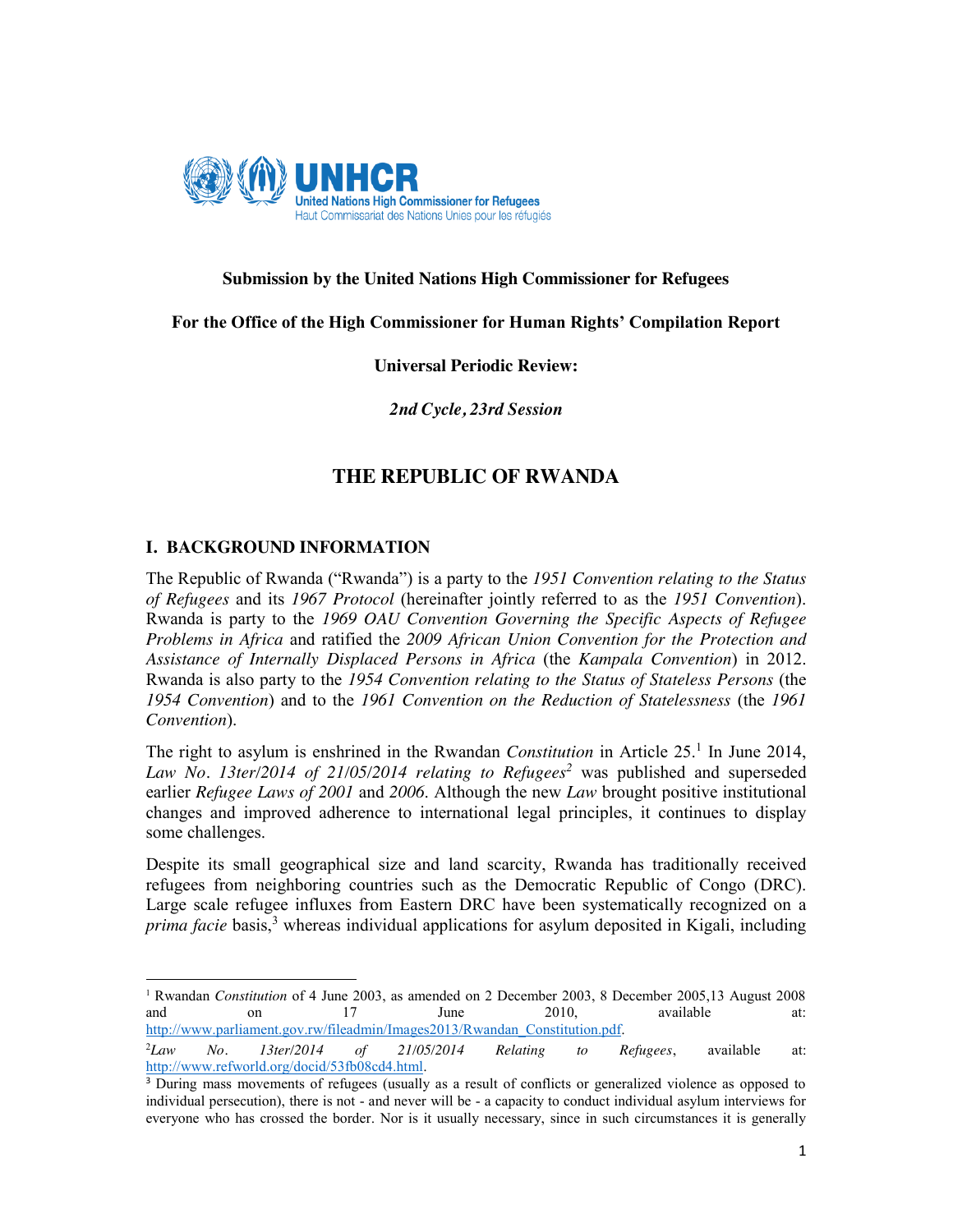asylum-seekers from DRC, are adjudicated on an individual basis. However, to date, no official declaration or policy document has been issued on *prima facie* recognition.

Rwanda also hosts refugees and asylum-seekers from, Afghanistan, Angola, Burundi, Central African Republic, Chad, Eritrea, Ethiopia, Kenya, Somalia, Sudan,South Sudan and Uganda. .

UNHCR in Rwanda has two main beneficiary populations: 1) the refugee population located in five refugee camps and the urban refugees in Kigali; and 2) the Rwandan returnees coming back to Rwanda after years in exile.

# **i. Refugee Population in Rwanda**

As of 1 December 2014, Rwanda hosted 73,702 refugees, principally from eastern DRC as well as approximately 225 asylum-seekers. The refugee population in Rwanda is predominantly Congolese (99 per cent) with 85 per cent of the Congolese originating from North Kivu and 10 per cent from South Kivu. The majority of the refugee population is made up of women and children. Most refugees are dependent on food assistance with limited opportunities for income generating activities.

#### *Durable solutions and access to livelihoods*

A brief survey conducted by UNHCR in March 2014 revealed that over 98 per cent of the adult refugees interviewed indicated unwillingness to return to DRC at the current time. They cited primarily concerns over insecurity and expressed fear of persecution based on their ethnicity – as the protracted refugee population is predominantly composed of Kinyarwanda speakers – as well as lack of guarantees that they would recover their land and other property. According to the abovementioned survey, Congolese refugees who have attempted to return to their homes have reportedly found their homes and land occupied by former militia members or families of different ethnic backgrounds.

Testimonies of Congolese refugees to the UNHCR referred to continued deterioration in personal security in and around the areas of origin with killings, sexual violence, grievous bodily harm, looting, the burning of properties and cattle plundering, as well as anticipation of renewed fighting.

Livelihoods opportunities and self-reliance continue to be a challenge. Rwanda is a developing nation and an agricultural society with limited land, which impedes agricultural activities for refugees. While a certain level of social integration is noticeable especially among a few urban refugees, refugees in general face difficulty in obtaining jobs. Discussions on the scope of livelihoods opportunities as well as discussions on the possibility of local integration for some of the refugee population were tabled with the Government in 2014 and will likely continue throughout 2015.

It should be noted that during a Ministerial Event on Refugees and Stateless Persons in December 2011, the Government of Rwanda pledged to "Take necessary measures at all levels to enable asylum-seekers/refugees to access basic services and enjoy their economic, social and cultural rights, including fair access to the national labour market, the recognition

 $\overline{a}$ evident why they have fled. As a result, such groups are often declared "prima facie" refugees. http://www.unhcr.org/pages/49c3646c137.html.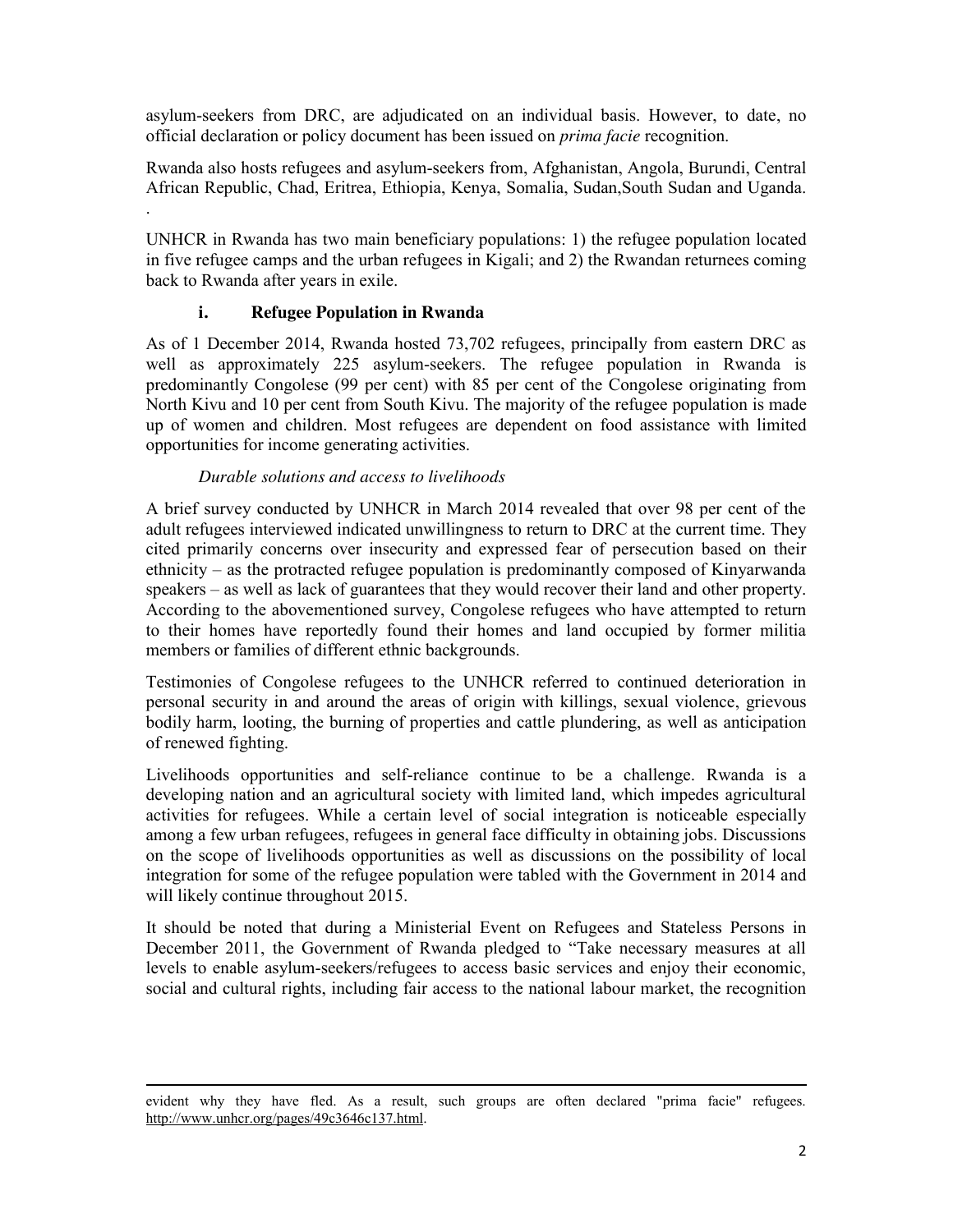of refugees' school and vocational diplomas, access to durable residence status, and the development of literacy programmes and adult education opportunities."<sup>4</sup>

With limited scope for local integration or voluntary repatriation in the foreseeable future, resettlement to a third country is used by UNHCR in a strategic manner and as a protection and durable solutions tool. Additionally, resettlement helps to enhance the physical and protection space in the camps, where services are already stretched to the limits. Around 5,000 refugees were submitted for resettlement in 2012/2013. Under the *Regional Multi-Year Resettlement Strategy* with the United States, the target is to resettle 10,000 Congolese refugees from Rwanda by 2016, and to define new parameters later; to allow for continuation in 2017 and beyond.

## **ii. Rwandan Returnees**

UNHCR has developed a *Comprehensive Solutions Strategy for Rwandan Refugees*. During the Ministerial Conference held from 16 to 17 April 2013 in Pretoria, South Africa, a differentiated approach was adopted for the date of invocation of the cessation clause for Rwandan refugees.<sup>5</sup> It was accepted that the actual date of invocation of cessation would vary from country to country. So far seven countries have invoked the cessation clause.<sup>6</sup> During the Ministerial Conference, all countries of asylum and Rwanda agreed to move forward with the implementation of durable solutions (voluntary repatriation and local integration), as well as exemption for particular cases. While the process for receiving Rwandans repatriated onto the territory is ongoing and a procedure for the issuance of Rwandan passports for those who have opted for local integration in countries of previous asylum has been devised by the Government of Rwanda, there are challenges related to timely progress. As of September 2014, only 17 per cent of all Rwandan refugees in 28 African countries have been verified; verification is critical to assess who falls within the ambit of cessation. While voluntary repatriation is ongoing, there is a need for an improved communication strategy to inform refugees about the conditions of return.

The UNHCR Office in Rwanda is therefore responsible for both discussing the key messages of reintegration with the Government of Rwanda but also for working closely on reviewing the monitoring of the reintegration strategy for the returnees once back in Rwanda. In 2013, 7,305 Rwandan refugees returned to Rwanda, while in 2014, 5,686 Rwandan refugees returned. Another 10,000 refugees are expected to return to Rwanda in 2015.<sup>7</sup> The vast majority of Rwandan Returnees come from the DRC (88 per cent) and Uganda (11 per cent) with only 1 per cent from other countries. This situation remains unchanged since the invocation of the cessation clause by the seven countries.

l

<sup>4</sup> Pledges 2011 - Ministerial Intergovernmental Event on Refugees and Stateless Persons, p.110 par.7, available at: www.refworld.org/docid/50aca6112.html.

<sup>&</sup>lt;sup>5</sup> The *1951 Convention relating to the Status of Refugees* recognises that refugee status ends under certain clearly defined conditions. This means that once an individual is determined to be a refugee, their status is maintained unless they fall within the terms of the cessation clauses or their status is cancelled or revoked. Under Article 1C of the *1951 Convention*, refugee status may cease either through the actions of the refugee

<sup>(</sup>contained in sub-paragraphs 1 to 4, such as by re-establishment in his or her country of origin), or through fundamental changes in the objective circumstances in the country of origin upon which refugee status was based (sub-paragraphs 5 and 6). The latter are commonly referred to as the "ceased circumstances" or "general cessation" clauses. *UNHCR Guidelines on International Protection No. 3: Cessation of Refugee Status under Article 1C (5) and (6) of the 1951 Convention relating to the Status of Refugees*, 10 February 2003, accessible at: http://www.refworld.org/docid/3e50de6b4.html.

<sup>6</sup> To date the seven countries that have invoked the cessation clause are: Burundi, Republic of Congo, Zambia, Burkina Faso, Niger, Senegal and Togo.

<sup>7</sup> See: http://www.unhcr.org/pages/49e45c576.html.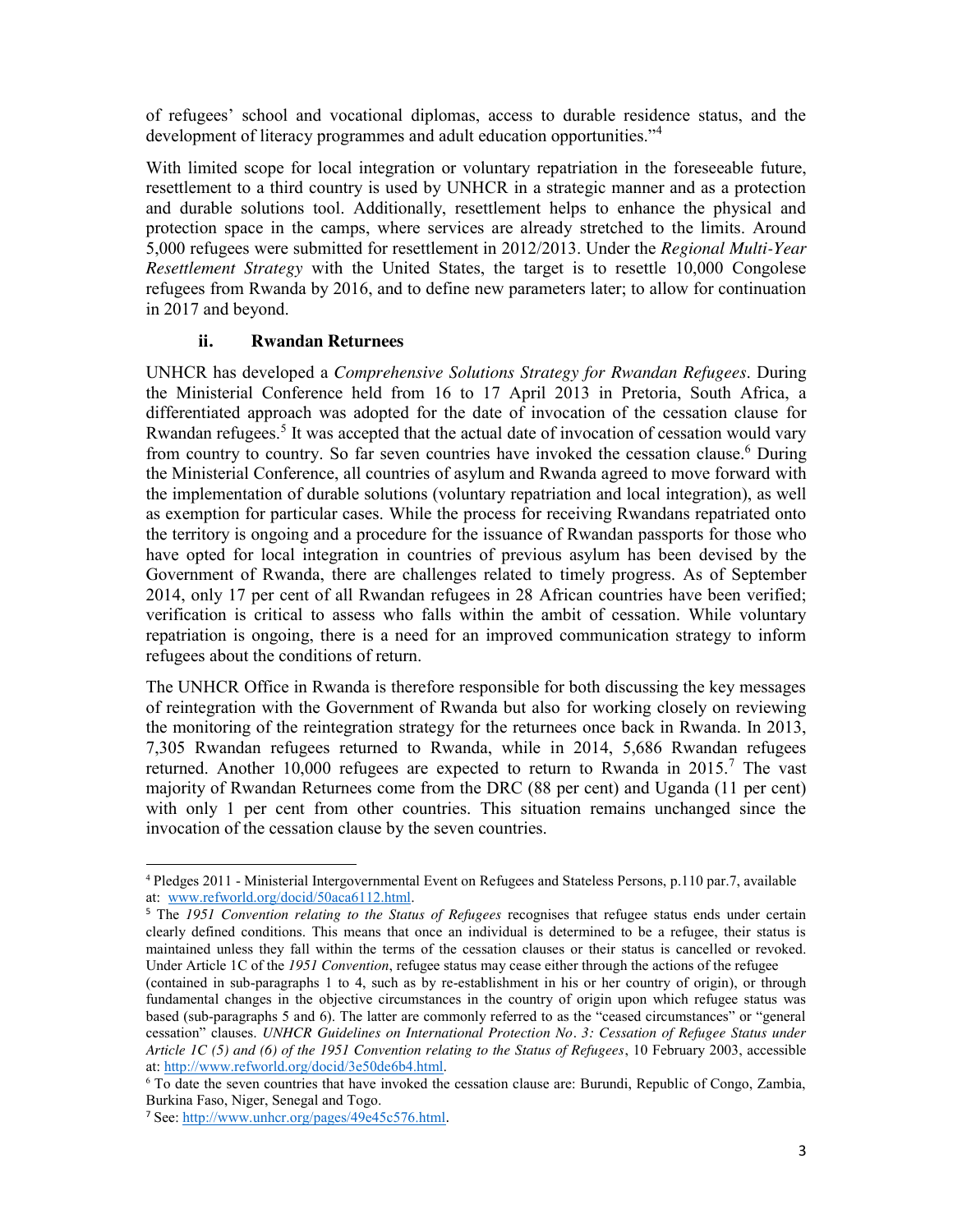In order to implement the *Comprehensive Solutions Strategy for Rwandan Refugees* and in an effort to ensure sustained reintegration opportunities for Rwandan returnees, the One UN in Rwanda and the Government of Rwanda (GoR), under the overall coordination of the Ministry of Disaster Management and Refugee Affairs (MIDIMAR), have developed a Joint Programme entitled *Sustainable Return and Reintegration of Rwandan Returnees* to address some key challenges faced by Rwandan returnees.

The One UN – Government of Rwanda Programme aims to be inclusive in its approach by supporting returnees in all relevant aspects of their lives, including access to land, justice, health services, education and appropriate housing facilities, agricultural and livelihood support and vocational training, where appropriate. In addition, special focus will be given to issues related to peace-building, advocacy for reproductive health, HIV and AIDS treatment, gender equality, and women's and children's rights.

# **II. ACHIEVEMENTS AND POSITIVE DEVELOPMENTS**

## **Asylum Law**

UNHCR welcomes the fact that in the new *Refugee Law of 2014*, critical provisions of international refugee law that were previously absent have now been included, namely: *nonrefoulement*, cessation, exclusion, revocation, naturalization, family unity, and references to socio-economic rights as per the *1951 Convention*. The new *Law* also clarifies the role of the Government with regards to influx of combatants and provides clear timelines in regards to the application process.

## **Asylum Policy**

In 2013, communication between the MIDIMAR, the National Refugee Council (NRC) and UNHCR saw improvement from previous years where there was no information on adjudication sessions, asylum cases and methodology adopted. By contrast, in 2013 UNHCR was invited to three out of four NRC adjudication sessions and provided input on all cases adjudicated, with a recognition rate of 95 per cent for cases where UNHCR provided input.

From June to December 2014, the Government implemented a new special continuous registration exercise that allowed for recognition of unregistered spouses, parents and children under derivative status. As a result, 406 individuals were recognized as refugees across all protracted camps and now also benefit from international protection.

#### **Child Protection and Sexual and Gender-Based Violence (SGBV)**

UNHCR also applauds the initiative taken by the Government of Rwanda since 2013 to begin a de-institutionalization process by reforming the existing child care system and developing more appropriate alternative care arrangements for children separated from their family, including refugee children and other children of concern to UNHCR.

Moreover UNHCR applauds the initiative of the Government of Rwanda, since 2009, to develop One Stop Centres in all districts of the country to prevent and respond to SGBV through a multidisciplinary approach, including refugees and other persons of concern to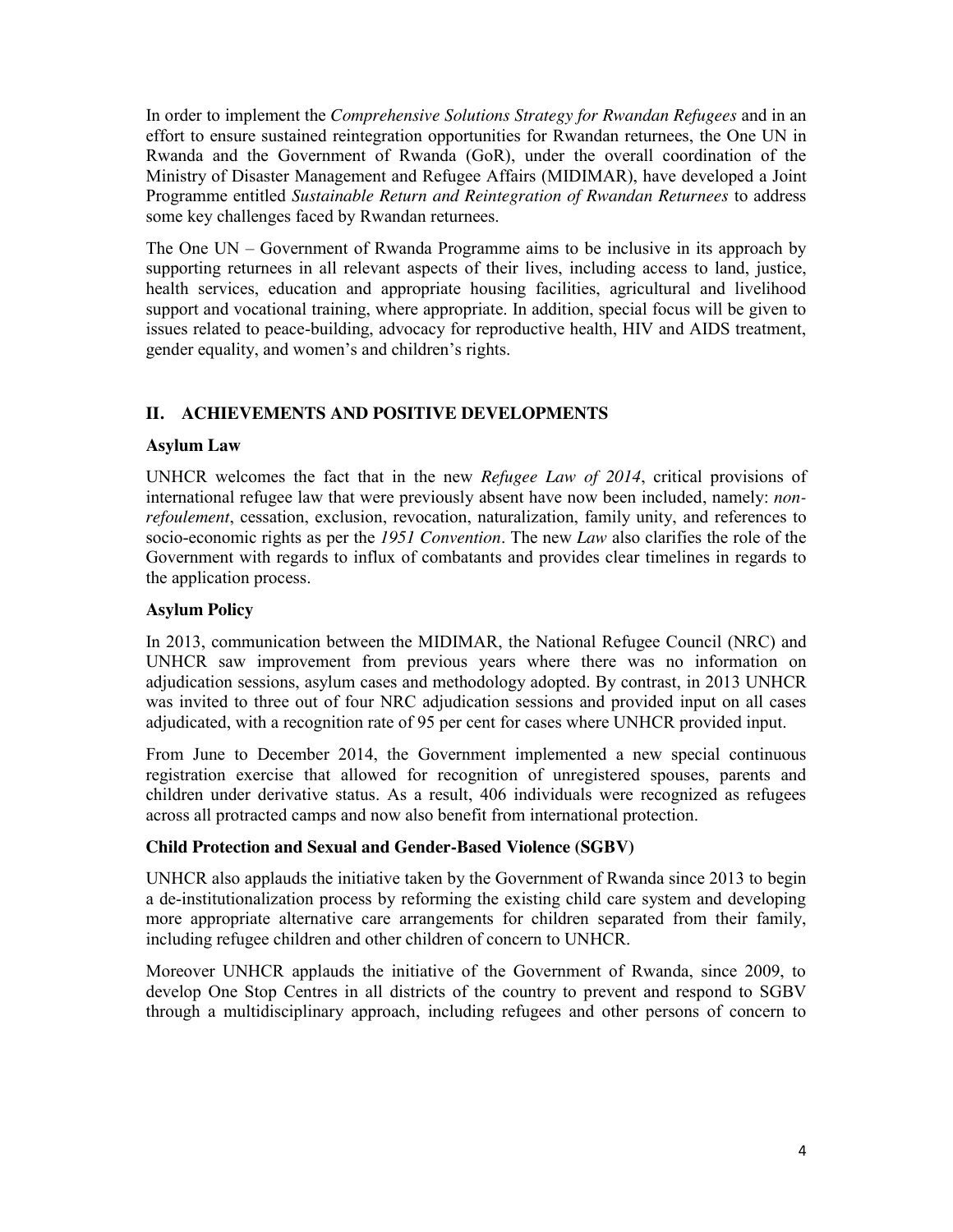UNHCR. UNHCR encourages the Government of Rwanda to continue and strengthen such efforts to prevent and respond to SGBV as well as child abuse.<sup>8</sup>

### **Registration, refugee status determination (RSD) and issuance of documentation**

UNHCR is developing a strategy for transfer of registration responsibility to the Government by 2017 and is working towards systematically sharing registration data with the Government. The Government is also working on a strategy to reduce identity fraud among refugees who wrongfully obtain Rwandan ID documents.

In parallel, biometric registration of all new Rwandan returnees at the Transit Centres of Nkamira and Nyagatare was initiated in October 2014 by UNHCR. The Government of Rwanda, supported through the One UN Joint Programme, is providing national IDs to Rwandan returnees with a coverage rate that approaches 98 per cent.

# **III. KEY PROTECTION ISSUES, CHALLENGES AND RECOMMENDATIONS**

## **Issue 1: Civilian and Humanitarian Character of Asylum9**

The Great Lakes Region is a highly volatile region, where numerous armed groups are active. In 2014 a profiling exercise took place in all refugee camps in Rwanda aiming to profile unregistered asylum-seekers. This lead to the profiling of 9,027 unregistered asylum seekers in all five camps.

#### **Recommendations:**

UNHCR recommends that the Government of Rwanda:

x Perform a screening on the MIDIMAR lists and pictures of interned ex-combatants and on data obtained during the 2014 registration exercise of 9,027 unregistered asylum-seekers, in order to safe-guard the civilian, humanitarian and non-political character of asylum.

#### **Issue 2: National legislation on refugees and asylum-seekers**

In the new *2014 Refugee Law*, key provisions such as non-penalization upon entry and UNHCR's supervisory responsibility and observer status in the new National Refugee Status Determination Committee (NRSDC) remain absent, despite being suggested in the earlier draft submitted to the Senate. However, the abovementioned provisions do not cover all aspects of the principle of non-penalization, since the provisions provide minimal flexibility and protection for asylum-seekers who do not seek asylum immediately upon entry, including refugees *sur place.* 

<sup>&</sup>lt;sup>8</sup> Recommendations to set up mechanisms to help victims of sexual and domestic violence were made during the 1st cycle UPR examination of Rwanda, which Rwanda supported and considered implemented. See: Report of the Working Group of the Universal Periodic Review: Rwanda, A/HRC/17/4, 14 March 2011, paras 78.8 (recommended by France, Brazil and Moldova), available at: http://daccess-ddsny.un.org/doc/UNDOC/GEN/G11/117/93/PDF/G1111793.pdf.

<sup>9</sup> For more information, see UNHCR Executive Committee, *Conclusion on the civilian and humanitarian character of asylum*, 8 October 2002, No. 94 (LIII) - 2002, available at: http://www.refworld.org/docid/3dafdd7c4.html.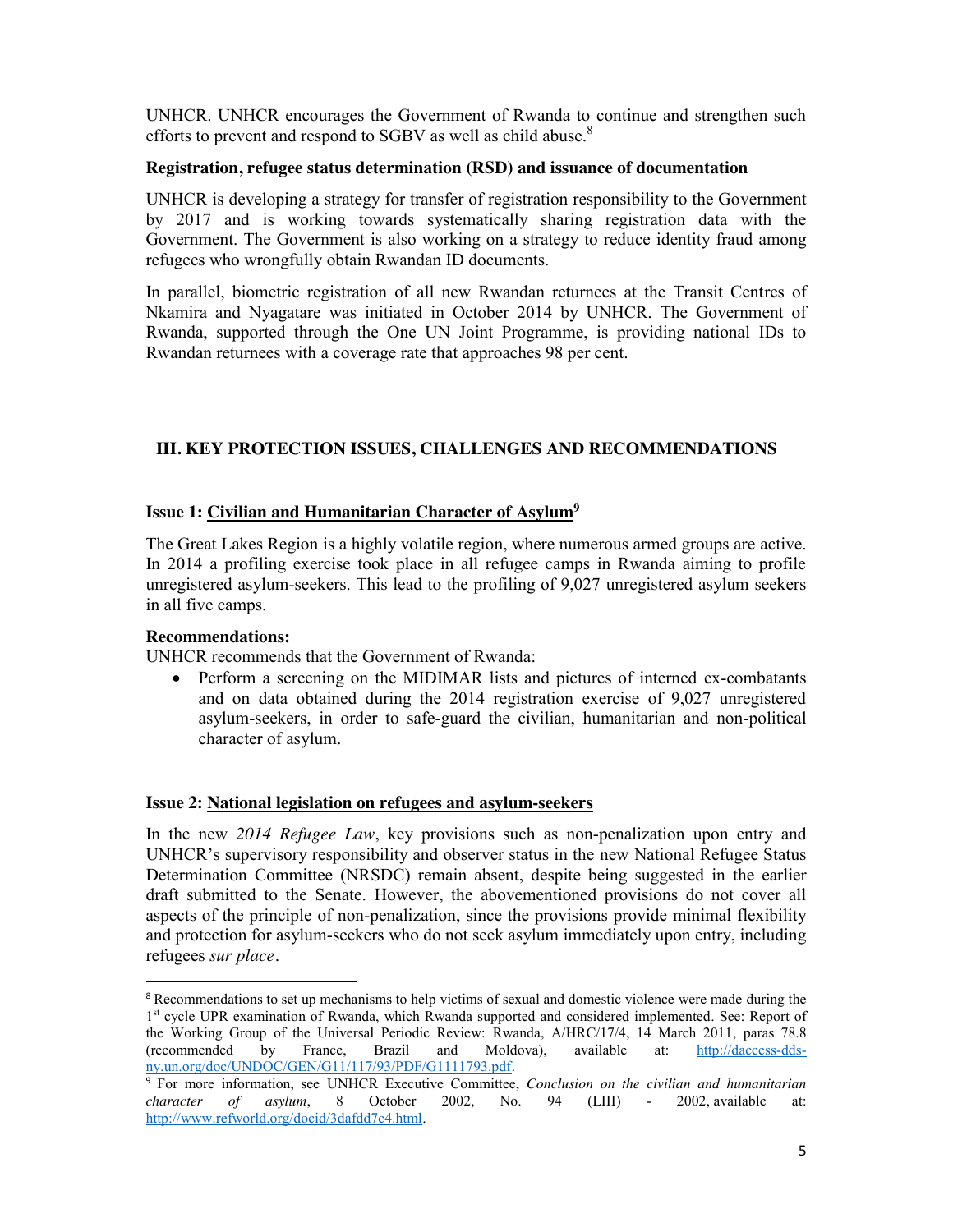According to the *2014 Refugee Law*, a *Prime Minister's Order* will elaborate the organization and functioning of the National RSD Committee. Unfortunately, UNHCR has not been privy to any discussions on the *Prime Minister's Order*. The *Draft Order* was shared by the Prime Minister's Office with MIDIMAR in mid-November 2014 but has yet to be adopted. MIDIMAR requested the following two additional provisions: a) that all asylum applications pending with Immigration beyond 15 days be automatically submitted to the secretariat of the National RSD Committee; and b) that UNHCR be granted observer status in National RSD Committee sessions.

As per the *2014 Refugee Law*, the role of the Directorate General of Immigration and Emigration to "review" the asylum applications needs further clarification. The role in the previous laws was to "notify" the National Refugee Status Determination Committee of all applications. The change from the term "notify" to "review" should be clarified. Also noteworthy is that, in the law, it is clearly stipulated that Immigration "shall" submit the application to the NRSDC within 15 days, which underscores an obligation to transfer all applications.

The *2014 Refugee Law* posits the responsibility for appeal with the Minister of MIDIMAR rather than the High Court. Considering that the Secretariat of the first instance is MIDIMAR, the role of the same Minister on appeal questions may compromise the independence of the appeal.

Under the current legal framework, there is no provision regarding free legal aid for asylumseekers at different stages of the process over and above the services available to all vulnerable individuals accessing the judicial procedure. The 'Maison d'accès à la justice' provides a programme to assist a certain number of vulnerable individuals. However challenges remain in regards to its capacity to take on cases (limited staffing) and its knowledge of international refugee law.

#### **Recommendations:**

UNHCR recommends that the Government of Rwanda:

- x Amend the new *2014 Refugee Law* to include the principle of non-penalization of illegal entry, as stipulated in the *1951 Convention* and UNHCR's supervisory responsibility and observer status in the National Refugee Status Determination Committee (NRSDC) sessions; or alternatively, to include the relevant provisions in the *Prime Minister's Order* on the above-mentioned topics;
- Amend the 2014 Refugee Law to posit the responsibility of appeal to an independent organ or to put in place sufficient safeguards to ensure independence;
- Ensure that the envisaged National Refugee Status Determination Committee (NRSDC) becomes fully functional as soon as possible;
- Provide free legal aid to asylum-seekers at different stages of the process, as well as capacity building for the institutions providing such legal aid; $^{10}$  and
- Coordinate with UNHCR to ensure capacity building for the members of the newly established NRSDC and all implicated authorities.

 $10$  A commitment to provide legal aid to all vulnerable and poor people was made during the  $1<sup>st</sup>$  cycle UPR examination of Rwanda. See: Report of the Working Group of the Universal Periodic Review: Rwanda, A/HRC/17/4, 14 March 2011, para. 79.9 and para. 84 (recommended by Cambodia and Slovakia), available at: http://daccess-dds-ny.un.org/doc/UNDOC/GEN/G11/117/93/PDF/G1111793.pdf.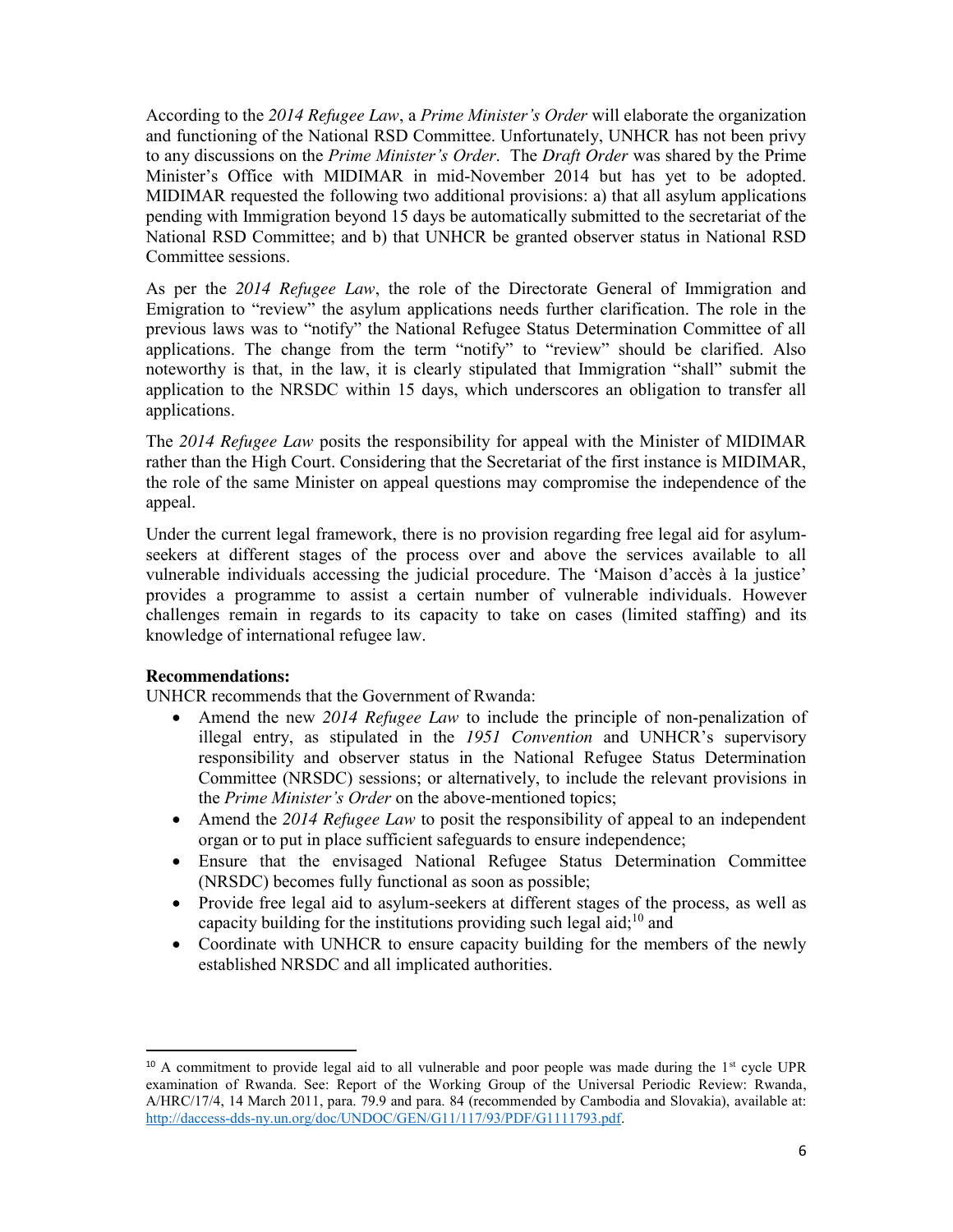## **Issue 3: Access to asylum procedures and protection from** *refoulement*

During the last few years, the situation regarding access to asylum procedures has become increasingly problematic for individual asylum-seekers in terms of access to asylum, length of the procedure and the quality of decision-making. Lack of clarity regarding the role of the Directorate General of Immigration and Emigration to "review" asylum claims, increases such concerns.

In its Pledges during the Ministerial Event of December 2011, Rwanda pledged to:

"1. Improve the entry systems to allow refugees, asylum-seekers and other groups with specific needs to be identified and granted access to the national territory [...];

2. Improve the implementation of its refugee status determination procedures and ensure efficiency and consistency with high standards."<sup>11</sup>

A pressing concern remains the status of the remaining five Eritreans, one Sudanese and two South Sudanese (out of an initial total of 25 individuals), who have approached UNHCR since March 2014 for assistance and guidance on access to asylum in Rwanda. This group claims "to have been relocated" from Israel to Rwanda. UNHCR Rwanda has been advocating for their access to asylum in Rwanda and due process since March 2014.

In addition, a number of asylum-seekers of various nationalities (Afghan, Burundian, Congolese, Kenyan and Ugandan) have not been granted access to asylum. The reasoning of the authorities for the impediments varied.

It is noteworthy that such denials took place, despite Rwanda's pledge during the Ministerial Event to "Improve the extent to which asylum-seekers, refugees and stateless people, especially women and girls, have access to their rights and enjoy protection and assistance by: a) clarifying for asylum adjudicators that gender-related forms of persecution are recognized grounds for refugee status."<sup>12</sup> The *Prime Minister's Order* should include an obligation for the Immigration Directorate to submit asylum application cases to NRSDC within 15 days, without discrimination based on race, religion or gender.

#### **Recommendations:**

UNHCR recommends that the Government of Rwanda:

- Ensure immediate functioning of the National Refugee Status Determination Committee and allow access to asylum procedures for all asylum-seekers, without discrimination based on race, nationality, religion, sexual orientation and/or gender identity;
- x Amend the *2014 Refugee Law* or include relevant provisions in the forthcoming *Prime Minister's Order* to clarify that the Directorate General of Immigration and Emigration will have an obligation to submit all asylum claims to the NRSDC within 15 days; and
- x Consult with UNHCR on the content of the *Prime Minister's Order* that will implement the *2014 Refugee Law*.

l <sup>11</sup>Ministerial event to commemorate the 60<sup>th</sup> and 50<sup>th</sup> anniversaries of the *1951 Convention* and the *1961 Convention on the Reduction of Statelessness,* respectively. See: Ministerial Intergovernmental Event on Refugees and Stateless Persons - Pledges 2011, 7-8 December 2011, available at: www.refworld.org/docid/50aca6112.html.

<sup>&</sup>lt;sup>12</sup> Ministerial Intergovernmental Event on Refugees and Stateless Persons - Pledges 2011, p.110 para.4 (a), 7-8 December 2011, available at: www.refworld.org/docid/50aca6112.html.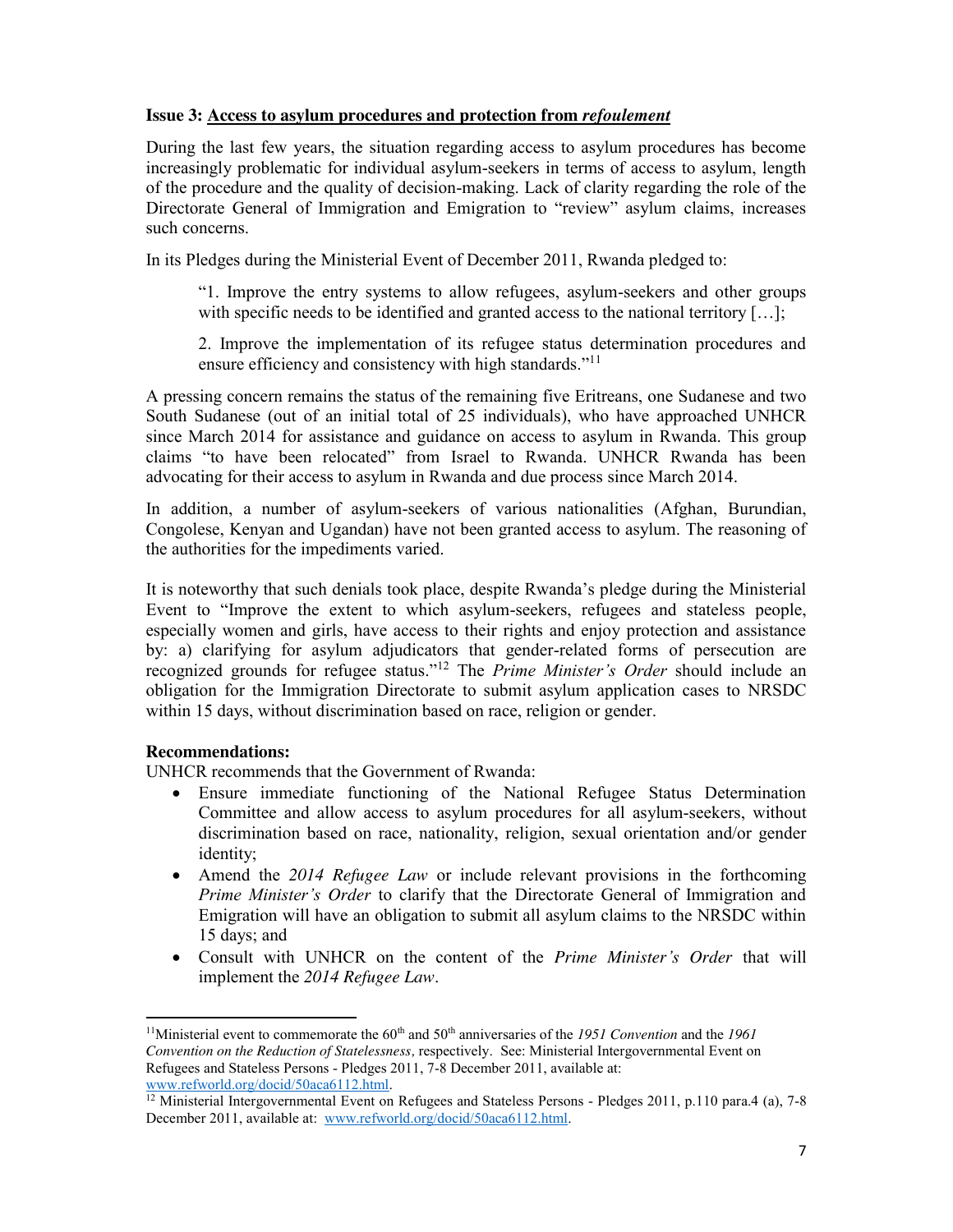#### **Issue 4: Policy coordination**

There are notable differences in asylum procedures, policy and strategies within the East African Community (EAC). In March 2010, the Representative of UNHCR to Tanzania, Mr. Oluseyi Bajulaiye, and the Secretary-General of the EAC, Ambassador Juma Volter Mwapachu, signed a *Memorandum of Understanding* in Dar es Salaam. This agreement aimed to establish a framework for cooperation between the EAC and UNHCR in areas of common concern including the protection of forcibly displaced people, regulatory regimes affecting the movement of persons, immigration and refugee management.

It was declared that central to the partnership would be the promotion of the rights of refugees and internally displaced people, including strengthening of national legislation. The two organizations would also join efforts to enhance their response to the increasingly complex migratory movements of people within and through the sub-region, which include people fleeing conflict. Promotion of human rights, peace building and developing earlywarning systems would also feature prominently among the joint activities.

However, the member States have not been convening and have not demonstrated tangible efforts to harmonize their asylum policies with a view to protecting the rights of persons of concern. Among other serious incidents, where the respect of due process was problematic and that took place in EAC countries, in 2013 Tanzania expelled over 14,000 Rwandan as well as 15,000 Burundian nationals.

Furthermore, up till now, the right of free movement between the countries members to the EAC is not recognized for refugees residing in the member states. This right would create valuable livelihood opportunities for protracted refugees.

#### **Recommendations:**

UNHCR recommends that the Government of Rwanda:

- Promote, in liaison with other EAC States, the harmonization of asylum law and application procedures, in a manner that will enhance international protection;
- Clearly distinguish between issues of migration and asylum and ensure the necessary safeguards for persons in need of international protection, irrespective of their migratory status; and
- Closely study and document linkages and trends of the asylum migration nexus within the EAC in an effort to develop a comprehensive strategy and approach.

#### **Issue 5: Economic, social and cultural rights, including access to an adequate standard of living, education and health care**

Additional living spaces for camp-based refugees as well as for transit centers that provide services to Rwandan returnees are urgently needed. Currently the camps are overcrowded and a number of social problems have arisen as a result. Refugees in camps enjoy 16 square meters of space, as opposed to the recommended minimum standard of 45 square meters. Such shortages of space, a systemic problem in refugee camps in Rwanda, are causally related to incidents of sexual and gender-based violence (SGBV), as well as child abuse.

Throughout 2013, the Government policy on twelve years of free basic education has been applied.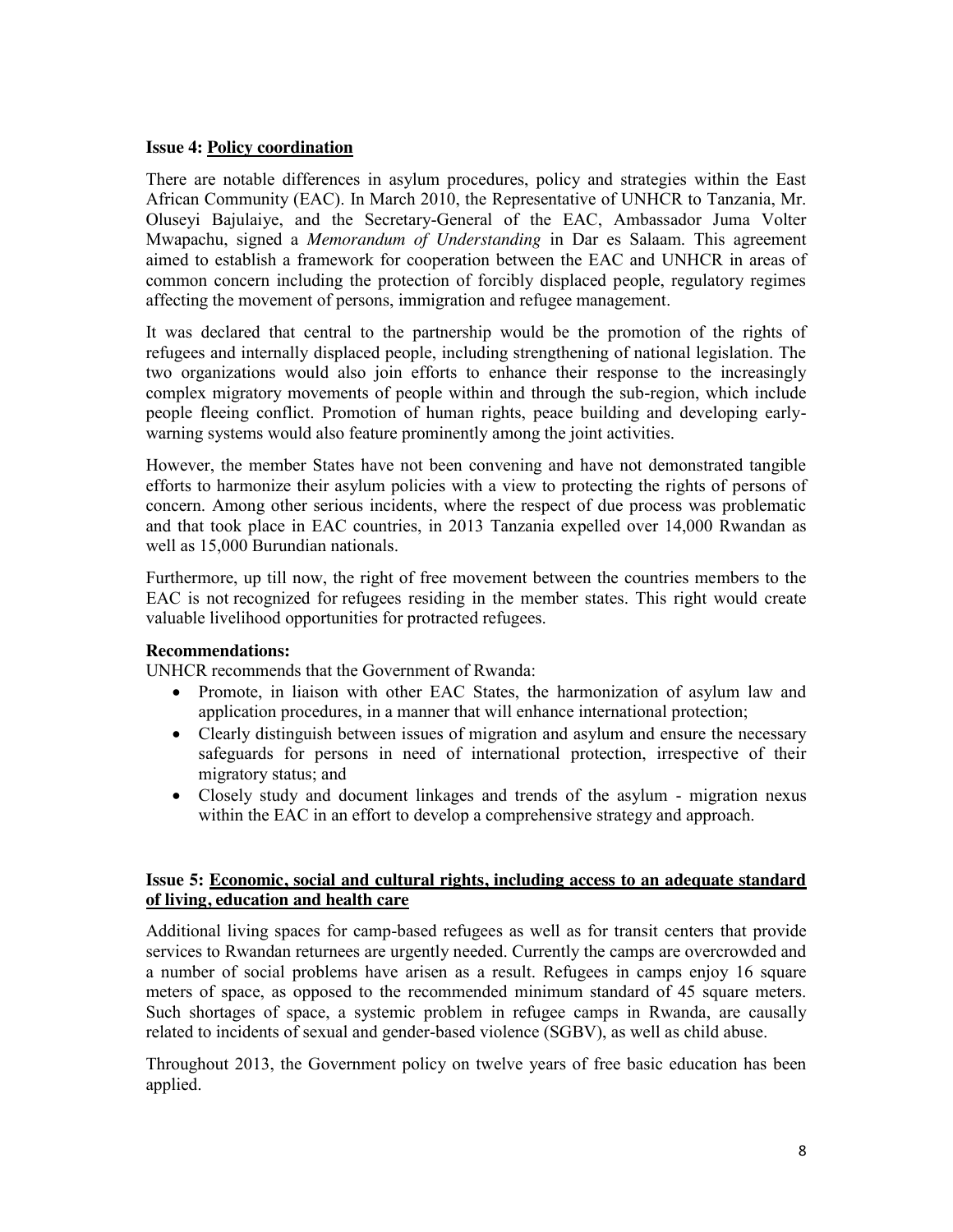Refugee children currently face practical impediments in accessing upper secondary education. Despite the Government policy, most refugee children were not able to have access to the last three years of education, due to financial and space constraints. While the Government has shown willingness to allow such access, this has not concretely taken place yet, because of funding shortage. This can have adverse effects in the integration of refugee children in the future or it can lead to delinquency and other social ills.

Refugees are also currently not included in Rwanda's Health Insurance Scheme and the national social protection system.

#### **Recommendations:**

UNHCR recommends that the Government of Rwanda:

- Explore the possibility of increasing the refugee habitation area by providing additional land next to the existing camps or at different suitable locations within the country;
- Ensure that all land provided for refugee settlements, as well as for transit centres, is at least 50 kilometers from the border, to ensure the physical safety of the persons of concern to UNHCR;
- Make all possible efforts to include refugee children in the national education planning process in order to expand upper secondary education to refugee children on an equal basis with other children in  $Rwanda;^{13}$  and
- Makes all possible efforts to allow refugees access to the *ubudehe*<sup> $14$ </sup> social stratification scheme, which would enable them to get equitable access to Government services according to their socio-economic status.

#### **Issue 6: Local integration**

The 2008 Rwandan Nationality Law<sup>15</sup> allows for the naturalization of refugees and asylumseekers married to Rwandan nationals<sup>16</sup> (3 years from the date of the marriage) and for all children born in Rwanda to refugees and asylum-seekers after they reach adulthood.<sup>17</sup> However, in practice, the occurrence of naturalization is very rare. Lack of information and sensitization regarding the existence of this provision seems to be one of the main reasons for its infrequent use.

#### **Recommendations:**

UNHCR recommends that the Government of Rwanda:

Facilitate and promote the naturalization of refugees married to Rwandan nationals in accordance with the *2008 Rwandan Nationality Law*, if married to a Rwandan national and otherwise fulfilling the criteria set out in the relevant provisions; and

<sup>14</sup> The Ubudehe categorisation aims to uplift poor families' living standards and improve social welfare. Under the programme, households are put in categories based on their social-economic status, and their property – in terms of land and other belongings – and what the families' breadwinners do to earn a living. <sup>15</sup> *Organic Law N° 30/2008 of 25/07/2008* relating to Rwandan Nationality, available at:

http://www.refworld.org/docid/4c569f4dc.html.

<sup>&</sup>lt;sup>13</sup> A recommendation to ensure free access to secondary education to all young persons was made during the 1<sup>st</sup> cycle UPR examination of Rwanda, and is in the process of being implemented. See: Report of the Working Group of the Universal Periodic Review: Rwanda, A/HRC/17/4, 14 March 2011, paras 79.19 (recommended by Burundi), available at: http://daccess-dds-ny.un.org/doc/UNDOC/GEN/G11/117/93/PDF/G1111793.pdf.

<sup>16</sup> *Ibid*, art.11.

<sup>17</sup> *Ibid*, art. 8.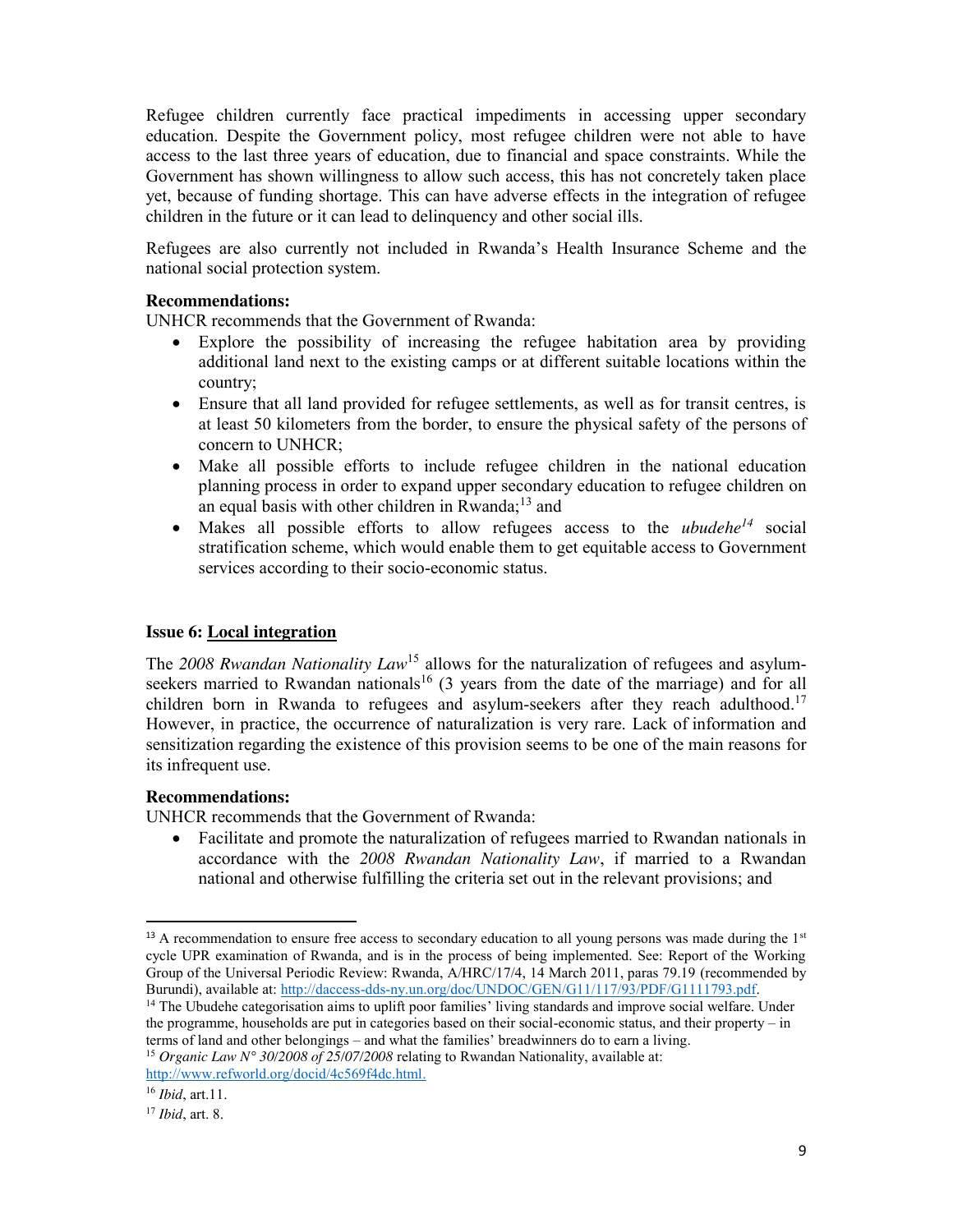• Take concrete steps to facilitate local integration of refugees, particularly in protracted situations, in collaboration with UNHCR and the international community.

# **Issue 7: Access to birth registration and issuance of birth certificates**

Large backlogs in birth registration continue, particularly in refugee camp locations. In Gihembe, Nyabiheke and Kiziba camps, there is a backlog of 18,000 birth certificates that need to be issued to refugee children born in Rwanda since 1996. There is also a need for systematic birth registration in all camps within the 30 days after birth as per the time limit set by national law. Operational modalities and budget requirements have been agreed with the Government and are at various levels of implementation at field level. However, court fees related to late birth registration (after 30 days after birth) represent an impediment to birth registration.

At the Ministerial Intergovernmental Event on Refugees and Stateless Persons, held in Geneva in December 2011, the Government of Rwanda pledged to "take all measures to ensure a lawful birth registration for all children of refugees, asylum-seekers and stateless persons."<sup>18</sup>

# **Recommendations:**

UNHCR recommends that the Government of Rwanda:

- Waive the court fees related to late birth registration or alternatively, include refugees within the *ubudehe* social stratification scheme. This would allow most refugees to qualify to have their fees to be waived, which would significantly increase the rate of birth registration and would help to prevent statelessness; and
- $\bullet$  Take action to reduce the backlog of 18,000 birth certificates that need to be issued to refugee children born in Rwanda since 1996.

# **Issue 8: Rwandan returnees**

According to the findings of the 2014 annual returnee monitoring conducted by UNHCR,  $^{19}$ most returnees are in vulnerable conditions with limited skills and resources. Creating social and economic development opportunities for returnees is therefore a priority for the Rwandan Government. UNHCR in collaboration with MIDIMAR, and within the framework of the One UN Sustainable Return and Reintegration Project, has provided direct assistance to beneficiaries. Assistance has been given in the form of vocational skills training, small business startup kits, livestock, and shelter materials.

Despite the continued progress and achievements over the last few years, the Government of Rwanda is facing socio-economic challenges that affect the capacity for reintegration of returnees. Returnees are in need of income-generating activities. Many of them are interested in obtaining livestock and agriculture fertilizers or engaging in a vocational training. Returnees also highlighted the negative impact on their livelihoods due to lack of land.

 $\overline{a}$ <sup>18</sup> Pledges 2011 - Ministerial Intergovernmental Event on Refugees and Stateless Persons, available at: www.refworld.org/docid/50aca6112.html, p.110 par.9.

<sup>19</sup> In 2014, UNHCR field offices in Gisenyi and Cyangugu interviewed 1,948 heads of returnee households in 49 missions (from January to November 2014). Furthermore, in the framework of the Sustainable Return and Reintegration Joint Program, UNHCR is providing financial support to MIDIMAR Reintegration Unit for the identification of returnees and their integration into existing social protection programs. The Reintegration Unit also performs monitoring activities.